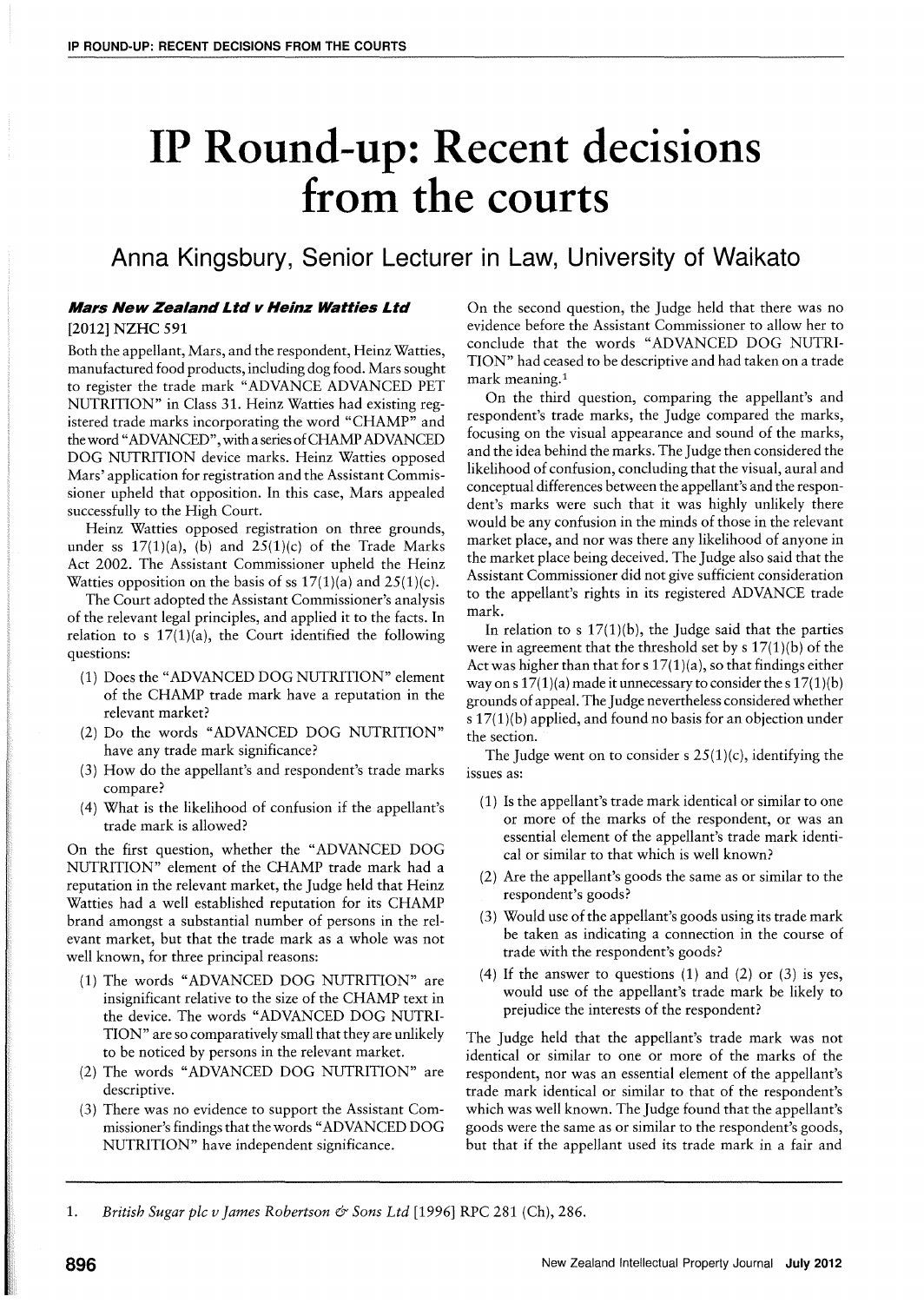natural way then there was little likelihood of there being any connection in the course of trade between the appellant's and respondent's products. The Judge said that if necessary he would also have concluded that there was no likelihood of prejudice to the respondent by the appellant using its trade mark in a fair and natural way. The only potential prejudice suggested by the respondent was that of confusion, and he had concluded that there was no realistic risk of confusion arising in this case.

The Judge allowed the appeal, holding that the appellant was entitled to registration.

#### **GeoSmart Maps Ltd v GoSmart Foundation Ltd**

#### HC Auckland CIV 2011-404-003119,2 September 2011

This was an oral judgment in an action in passing off and breach of the Fair Trading Act 1986.

The plaintiff, GeoSmart, successfully sought an injunction to restrain the defendants from using the name "goSmart". At an earlier stage GoSmart was advised that unless steps were taken GeoSmart would be entitled to judgment. No steps were taken by GoSmart.

GeoSmart was a designer and supplier of maps, mapping services, collector and supplier of business and locality data, supplier of driving directions and directory services. The Judge said that it was well-known in New Zealand and internationally, with business relationships in many countries. It had a significant reputation in the fields of its business.

GoSmart was a start-up company, operating since January 2011, which sought to create an identical product to that of GeoSmart displaying business points of interest over web maps supplied by Google. The Judge said that the two names were obviously similar and there was evidence of actual confusion.

The Judge held on the evidence that the elements of passing off were established. GeoSmart had acquired goodwill and a reputation in the market known through its name, GeoSmart. GoSmart, by use of a confusingly similar name in the same area of business had led and was likely to continue to lead the public to believe that its services were the services of GeoSmart. GeoSmart was likely to suffer loss of customers if GoSmart was not restrained.

The Judge also applied s 9 of the Act, finding that GoSmart, in trade, used a confusingly similar name to that of GeoSmart, and that a substantial section of the public would be misled. This constituted misleading and deceptive conduct for the purposes of the Act.

The Judge ordered an injunction restraining the first defendant from using the name and logo "goSmart" in any manner and from using and continuing to use any website with reference to goSmart.

## **Fisher & Paykel Financial Services Ltd v Karum Group LLC (No.2)**

#### [2012] NZHC 240

This judgment was concerned only with one cause of action in a counterclaim. The defendant, Karum, claimed that the plaintiff, FPF, infringed its copyright in a software program known as CMS, an acronym for credit management systems. At issue was the interpretation of documents Karum relied on to establish ownership of copyright in the software, and therefore standing to assert a claim of copyright infringement.

The Judge considered a partnership agreement, a licence agreement and a dissolution agreement following the bankruptcy of the two parties to the other agreements. The partnership agreement was between two United States companies, PRJ& and ZRCM2 Inc, a subsidiary of Zale, who agreed to form a partnership to enhance, further develop and market the CMS software that Zale had developed. Under the licence agreement, Zale granted a licence to the partnership. Karum argued that the wording of the partnership agreement and license appeared to grant a licence, but that there was in substance an assignment of the title to the CMS software to the partnership. The Judge did not accept this interpretation, finding that the wording of the two documents pointed unambiguously to a licence.

The Judge then considered the dissolution agreement, which granted a new licence to the original software to each partner on the terms and conditions of the original licence, and rights to use the enhanced CMS software. The Judge did not accept the argument for Karum that these new licences were in substance assignments of the original software.

The Judge therefore concluded that the documents granted licences of the original and enhanced software. Karum's claim that the documents assigned copyright was not successful.

## **Hamilton Maps Ltd v Hamilton News Operating as a Division of APN News & Media Ltd**

#### DC Hamilton CIV 2011-019-000874,9 March 2012

This was a District Court decision on copyright infringement. The defendant conceded copyright infringement, and the issues were the nature of the breach and quantum of damages.

The defendant was the publisher of "Hamilton News", a community newspaper. It asked the Hamilton City Council for a map of Hamilton to use for a show home guide, and the Council provided a link to a downloadable map. The Council did not advise that the plaintiff owned the copyright in the map. From 19 November to 10 December 2010 the "Hamilton News" published on four occasions a portion of a map in which the plaintiff owned copyright. On 10 December 2010 the plaintiff contacted the defendant to advise that it owned the copyright and to seek payment of \$1000, but the defendant declined to pay. On 17 December 2010 the defendant published a different map, which the plaintiff claimed still infringed, but the defendant denied that this map infringed. The Judge found copyright infringement in relation to the four publications of the plaintiff's map, but held that the plaintiff had not proved infringement in relation to the map published on 17 December 2010.

The plaintiff claimed compensatory damages of \$17,250 plus additional damages of \$3450 for the flagrancy of the breach. The defendants argued that its infringement was innocent and that under  $s 121(1)$  the plaintiff was not entitled to damages. The Judge held that s 121(1) did not apply as it had not been proved or admitted that the defendant had no reason to believe that copyright existed in the work. The defendant was therefore liable for damages. The Judge awarded compensatory damages of \$1000 per issue plus GST, totalling \$4600. The Judge declined to award additional damages, holding that the breach was not of such a flagrant nature as to justify additional damages and that the breach arose out of a mistaken (albeit unjustified) belief that it had authorisation to use the map. (Infringement by authorisation was not argued in the case).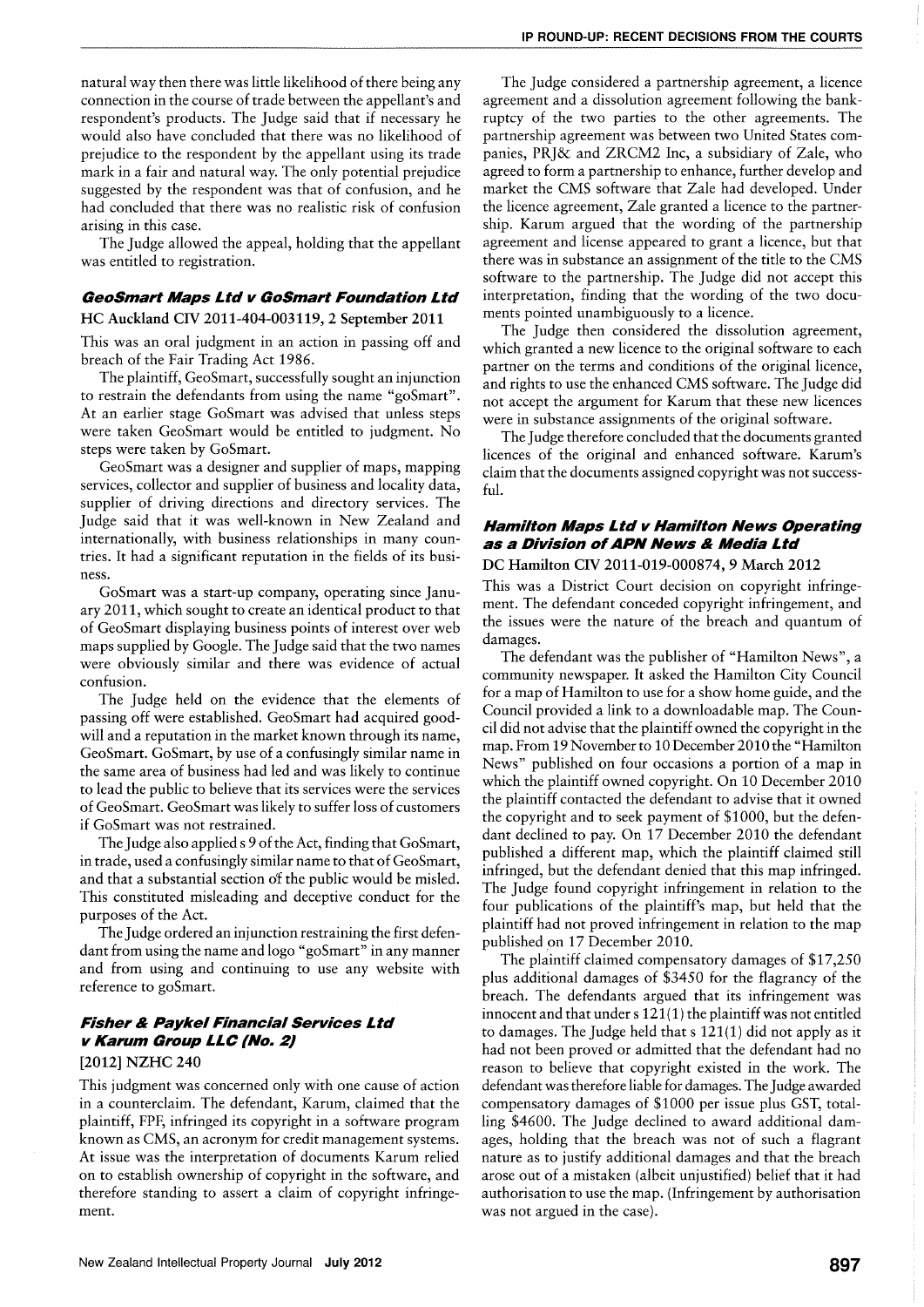## **BayCity Technologies Ltd v Uttinger and DairySense LLC**

#### HC Auckland CIY 2006-404-7709, 21 March 2012

This was an application by BayCity for revocation of a patent of which DairySense was the proprietor. DairySense brought a counterclaim for patent infringement by BayCity as a contributory infringer though its sale and dealing in the UAD4 data logger. This judgment related to an application by DairySense for orders for further and better discovery, for orders that BayCity answer interrogatories, and an order requiring BayCity to make available for inspection a UAD4 data logger and software intended for use with the logger.

The DairySense patent related to a system for sensing and collecting information about the parameters of milk in a milk vat, for example volume, milk temperature. It also related to allocating processing to milk collected from a vat containing such a sensor.

BayCity marketed its UAD4 as a remote data logger for use in a range of industries including an automated milk monitoring system for use in milk vats. DairySense alleged that the UAD4 was used by Fonterra as primary infringer (although the identity of Fonterra as primary infringer was not disclosed in the pleadings), and that BayCity was a contributory infringer by selling its product as being capable of being used to transmit such information to a milk processing company.

The Judge set out the legal principles. Part 22 of the High Court Rules provided particular rules for regulatory proceedings commenced in connection with patents. Rule 22.22 provided that in a proceeding for infringement of a patent, the plaintiff must deliver particulars of the breaches relied on with the plaintiff's statement of claim, and give at least one instance of each type of infringement. Rule 22.24 provided that a party may not (without leave of the Court) be heard or adduce evidence in support of an alleged infringement if it relates to matters that are not specified in, or at variance with, the particulars that person has delivered. The Judge said that these rules were clearly directed to restricting discovery and trial to the specific instances or infringement alleged and particularised, to avoid unnecessary expense and delay. The Judge said that the counterclaim was not an action for infringement of a patent but an action based on the tort of procuring an infringement by others, so that it was arguable that these rules did not apply. The Judge said that whatever the true characterisation of the action for contributory infringement, the policy underlying the rules governing pleading of infringement actions applied with equal force, and informed the assessment of the particulars required of an allegation of contributory infringement, even if the issue was considered in the context of the usual rules as to requirement for particularity in pleading contained in High Court Rule 5.26.

The Judge said that there was no liability in New Zealand for merely facilitating infringement although the Patents Bill would create such liability. The allegations would be determined solely under the common law. The Judge said that a contributory infringer was one who, in some way, procured or induced an infringement of the patent by another. To contribute in this way to an infringement; there must be a primary infringer, and it was not enough to constitute contributory infringement to merely facilitate the primary infringement. This meant that the sale of an item knowing that it was to be used in an infringing way was not sufficient to make out a contributory infringement.2 The Judge said that, even if DairySense was able to prove that the system marketed and sold by BayCity could be used for no purpose other than an infringing purpose, that would not, without more, constitute contributory infringement as such a system could nevertheless be disposed of without infringement. The purchaser might for example export the system. DairySense did not allege that the UAD4 data logger was incapable of a noninfringing use in New Zealand.

In relation to DairySense's applications, the Judge said that the application for further and better discovery and for interrogatories was couched in such general terms as to be objectionable on that ground alone. It was so broadly expressed as to capture material not even related to the dairy industry, and was a fishing exercise not tied to a pleading.

The Judge said that BayCity was entitled to particulars of the identity of the primary infringer; particulars of the infringement alleged, and also particulars of BayCity's acts of procurement or inducement. DairySense could not seek discovery or issue interrogatories, or seek rights of inspection, in reliance upon unmade or unparticularised allegations. In light of this, the Judge held that DairySense could not succeed with this application for further discovery, nor its application that the interrogatories be answered. In relation to the application for an order for inspection of the UAD4 data logger, DairySense sought the right to disassemble the product, which would render that product unsaleable. As the functionality of the UAD4 data logger seemed clear cut and not at issue, the Judge declined that application. In relation to the request for a sample of each version of software intended for use with the UAD4 data logger, the Judge said that that was also too broad. The UAD4 data logger was used for many purposes. BayCity did not oppose access to software intended for use with the UAD4 data logger in connection with measurement of parameters in relation to milk, so long as adequate protections were put in place to meet concerns about providing a product to a potential competitor. The Judge said that the parties should attempt to agree a proper basis for the inspection to take place to meet BayCity's concerns regarding confidentiality.

The Judge held that the applications for further and better discovery, for orders that BayCity answer interrogatories and for inspection of the UAD4 data logger were declined, and made no order in relation to the application for inspection of software pending further discussion between the parties.

## **Stewart v Franmara Inc**

## [2012] NZHC 548

The plaintiff, Mr Stewart, invented and patented a bottle opener that extracted the cork, wire restraint and foil wrapping from champagne bottles. The defendant, a United States company, expressed an interest in the opener, signed a confidentiality agreement (governed by New Zealand law) and inspected the opener, offering US\$2500 for a licence. Mr Stewart declined and made other distribution arrangements. The defendant nevertheless distributed the Stewart designed bottle

<sup>2.</sup> *Townsend v Haworth* (1875) 48 LJ ChD 770.